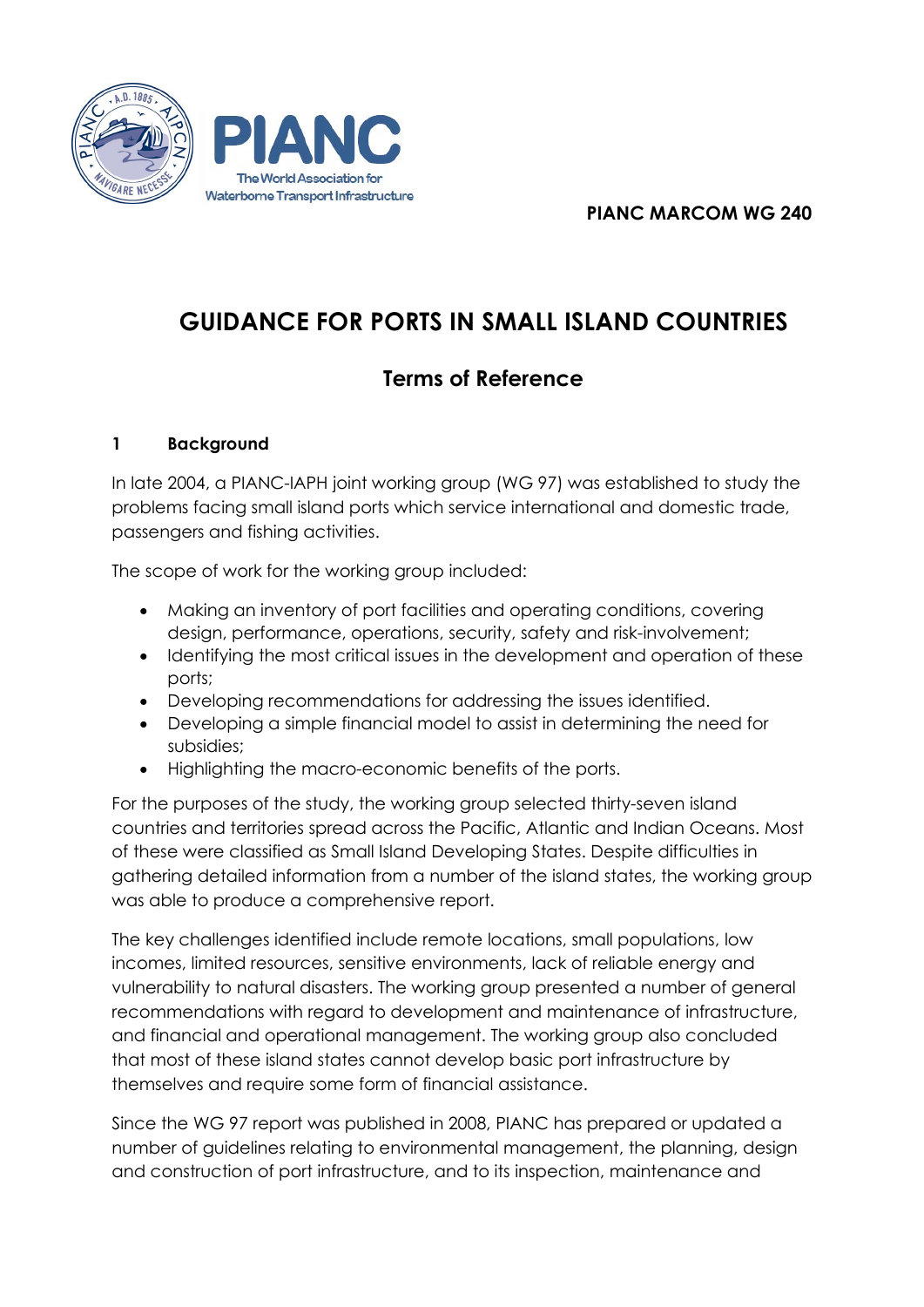repair. These guidelines are highly relevant to the developing island states however there is a need for planning and engineering solutions which give appropriate recognition to the problems posed by remoteness, limited capabilities and sensitive environments. A number of these island states have experienced difficulty in adapting such guidelines in the face of these challenges.

The proposed new guideline would update and extend WG 97, providing assistance in the application of the PIANC guidelines in a manner reflecting the conditions faced by the island states. Such a working group should attract keen participation by the island states.

Principal funding agencies such as the Asian Development Bank and the World Bank support the regional development of port infrastructure and the promotion of safe, sustainable and energy-efficient port operations. The inclusion in the working group of representatives of the funding agencies would facilitate the incorporation of guidance in the identification and definition of improvement projects in a manner acceptable for consideration of aid funding.

### **2 Objective**

To provide a guidance document specific to the needs of small island ports, covering best practice port planning, design and construction, efficiency and safety in port and terminal operations, environmental safeguards, implementation of sustainable technologies, and natural hazard response planning.

#### **3 Typical Issues to be Addressed**

Typical issues to be addressed by the working group include:

- There is a lack of measured port performance data. Guidance is needed as to how this data can be collected cost-efficiently.
- The small size of the ports and terminals and limited hinterland area impose practical limitations on operations and the scope for improvements. Guidance is needed in maximizing the viability of investment in improvements.
- There is often a lack of reliable power supply and potable water, impacting construction and operations. A number of the island countries rely on diesel generators and are subject to large fluctuations in energy prices. Guidance is required on energy efficiency and more sustainable power supply.
- A disproportionately high number of waterside and landside safety incidents are recorded at island terminals. Port operators require guidance on safety improvements.
- Environmental safeguards need to be improved. Guidance is needed on how to avoid spills and pollutants through the implementation of green initiatives, and on dealing with spills and pollutants when they occur.
- Post natural hazard response plans are believed to be lacking or inadequate for most small island states. These islands are often subject to cyclones,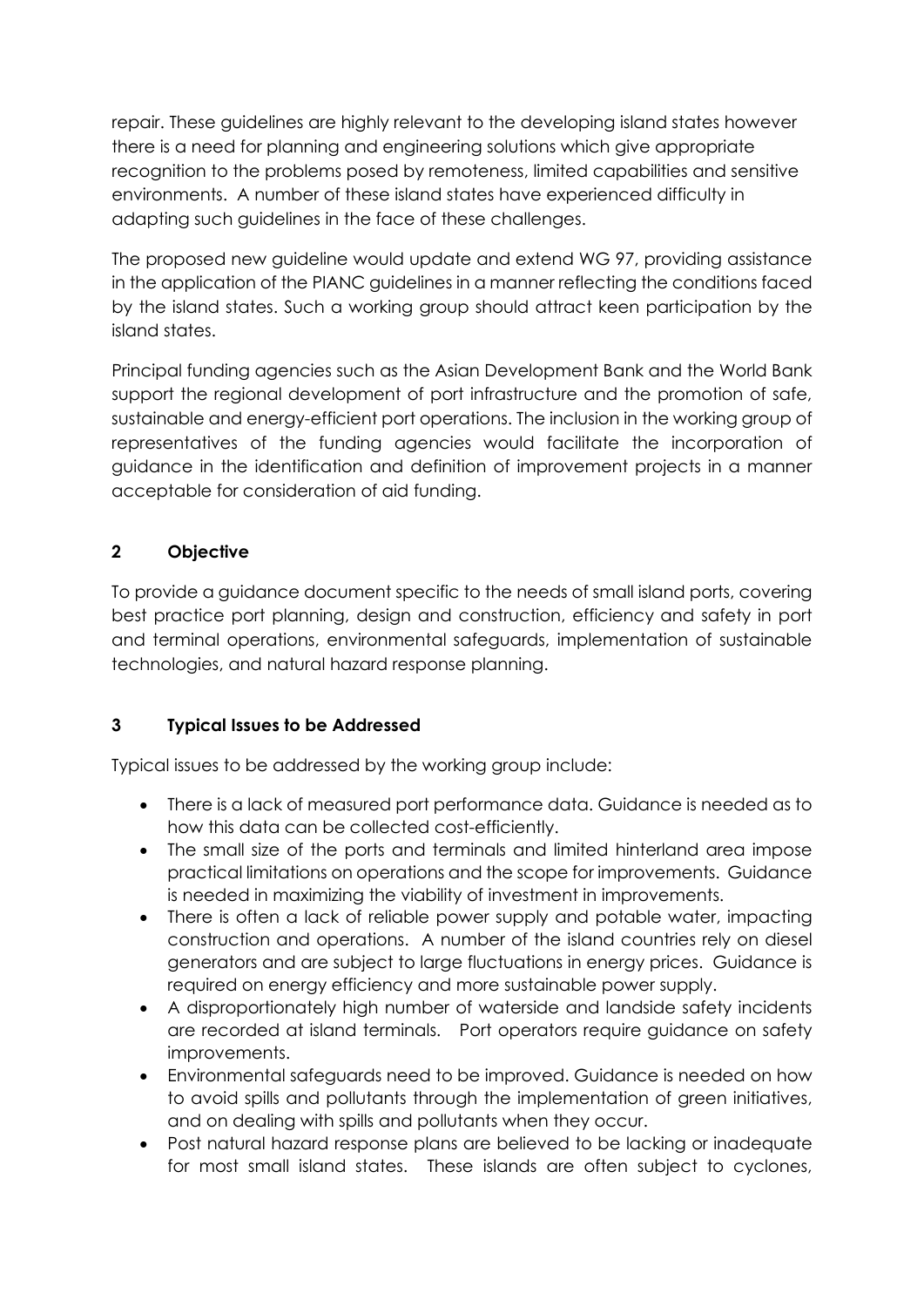earthquakes, and tsunamis. Damaged port infrastructure can result in the island being cut off from supply lines. Guidance is needed on what a post natural hazard response plan should contain, and how to formulate one.

- The remote location of many islands leads to problems with the supply of materials. This leads to maintenance often being overlooked. There is a need for guidance on asset management and low-maintenance design.
- Construction is expensive due to the need to import materials and equipment. Good examples of cost-efficient design and construction suiting the remote location should be provided.
- Guidance is required in relation to achieving and maintaining compliance with international regulations, such as ISPS, SOLAS, etc.

#### **4 Documents to be Reviewed**

- WG97 Ports located in small islands (2008)
- WG150 Sustainable ports a guide for port authorities (2014)
- WG193 Resilience of the maritime and inland waterborne transport system (2020)
- WG159 Renewables and energy efficiency (2019)
- WG188 Carbon management for port and navigation infrastructure (2019)
- WG158 Masterplans for the development of existing ports (2014)
- WG185 Ports of greenfield sites guidelines for site selection and masterplanning (2019)
- WG224 Planning of fishing ports (in progress)
- WG175 A practical guide to environmental risk management for navigation infrastructure projects (2019)
- WG178 Climate change adaptation planning for ports and inland waterways (2020)
- WG108 Dredging and port construction around coral reefs (2010)
- WG121 Harbour approach channel design guidelines (2014)
- WG153 Recommendations for the design and assessment of marine oil and petrochemical terminals (2016)
- WG135 Design principles for small and medium marine container terminals (2014)
- WG184 Design principles for dry bulk marine terminals (2019)
- WG167 Design of terminals for ro/ro and ro/pax vessels (in progress)
- WG213 Design guidelines for marine multipurpose terminals (in progress)
- WG31 Seismic design guidelines for port structures (2001)
- WG225 Seismic design guidelines for port structures (in progress)
- WG112 Mitigation of tsunami disasters in ports (2010)
- WG122 Tsunami disasters in ports due to the great East Japan earthquake (2014)
- WG233 Inspection, maintenance and repair of waterfront facilities (in progress)
- Other contextual reports by funding agencies such as World Bank and ADB.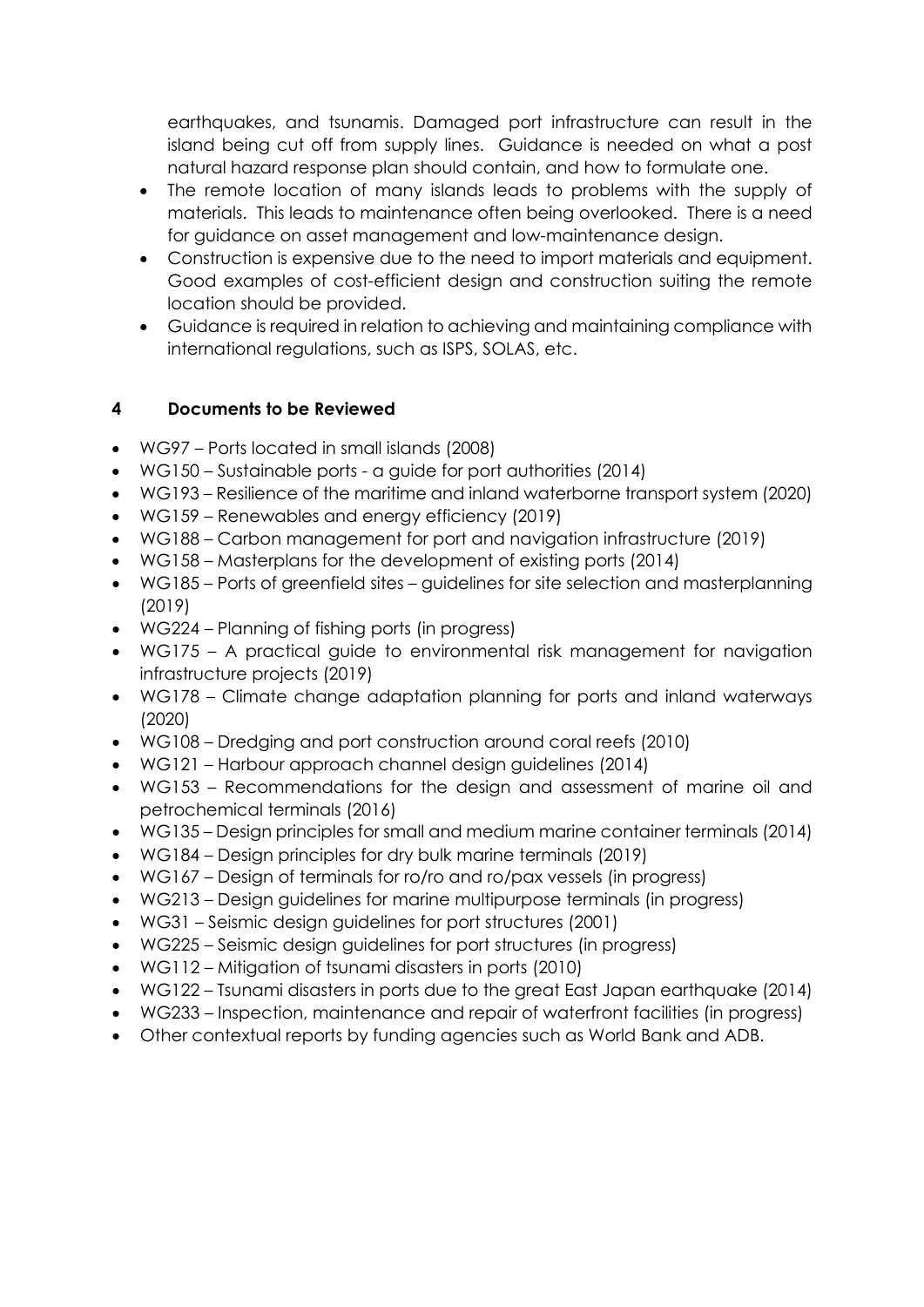#### **5 Intended Product**

A guideline covering best current practice, as it applies to ports in small island states, including:

- Port ownership / operating models and characteristics
- Typical trade characteristics and handling requirements
- Inter-island connectivity and supply chain resilience
- Data gathering and performance benchmarking
- Operational efficiency and safety considerations
- Asset management
- Environmental management
- Energy efficiency and sustainability
- Smarter port initiatives
- Social factors and safeguards
- Port and hinterland development planning considerations
- Typical site conditions and their implications
- Design criteria natural hazards and climate resilience, shore protection
- Safety in design
- Construction types and constructability considerations
- Inspection, maintenance and repair of infrastructure
- Development funding considerations and typical requirements of international funding institutions.

#### **6 Working Group Membership and Structure**

The working group should include:

- Port authority or government representatives from each of the regions (Pacific, Indian and Atlantic Oceans)
- Available members of WG 97
- IAPH
- Representatives from funding institutions such as ADB and WB
- Consultants with experience in port planning, maritime and coastal engineering specific to the island regions
- Contractors experienced in construction, maintenance and repair of port infrastructure in the island regions.

The working group should be structured such that each region is represented by a sub-group including regional technical specialists, local port authorities, government and aid agencies. The core working group would bring together the work of the regional sub-groups and produce the main report. This structure would ensure maximum participation by the regional ports, and would avoid duplication in coverage of topics common to all regions.